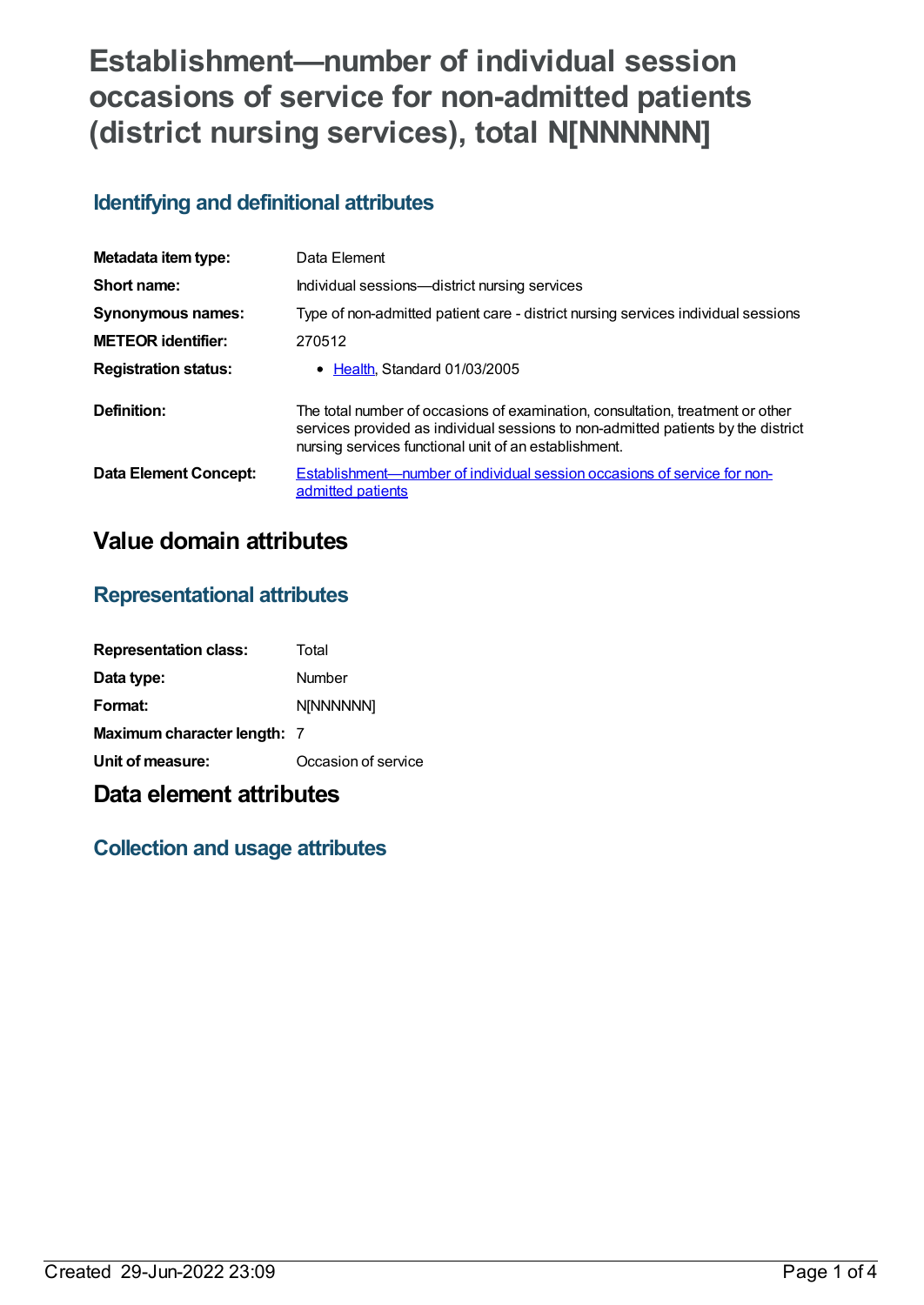| Guide for use:             | For occasions of service as individual sessions by district nursing services to non-<br>admitted patients.                                                                                                                                                                                                                                                                                                                                                                                                                                                                                                                                                                                                                  |
|----------------------------|-----------------------------------------------------------------------------------------------------------------------------------------------------------------------------------------------------------------------------------------------------------------------------------------------------------------------------------------------------------------------------------------------------------------------------------------------------------------------------------------------------------------------------------------------------------------------------------------------------------------------------------------------------------------------------------------------------------------------------|
|                            | District nursing services:                                                                                                                                                                                                                                                                                                                                                                                                                                                                                                                                                                                                                                                                                                  |
|                            | • are for medical/surgical/psychiatric care<br>• are provided by a nurse, paramedic or medical officer<br>• involve travel by the service provider*<br>• are not provided by staff from a unit classified in the community health<br>category above.                                                                                                                                                                                                                                                                                                                                                                                                                                                                        |
|                            | *Travel does not include movement within an establishment, movement between<br>sites in a multi-campus establishment or between establishments. Such cases<br>should be classified under the appropriate non-admitted patient category.                                                                                                                                                                                                                                                                                                                                                                                                                                                                                     |
|                            | This metadata item identifies types of services provided to non-admitted patients in<br>different institutional ways in different systems. It is not a summary casemix<br>classification.                                                                                                                                                                                                                                                                                                                                                                                                                                                                                                                                   |
|                            | A patient who first contacts the hospital and receives non-admitted care, for<br>example through emergency departments, and is subsequently admitted, should<br>have both components of care enumerated separately. Where possible, non-<br>admitted occasions of service that are provided to patients who are subsequently<br>admitted should be identified as a subset of the total occasions of service.                                                                                                                                                                                                                                                                                                                |
|                            | The list of Type of non-admitted patient care categories was to be developed using<br>typical functional units or cost centres within existing institutions. These would<br>include designated wards or departments and specialised clinics. Although the<br>current statistical/financial returns submitted to the various health authorities by their<br>hospitals do not provide a minimum subset, an effort has been made to define the<br>categories in respect to those areas commonly collected. Many functional units<br>provide services to both admitted patients and non-admitted patients, for example<br>pathology. Only occasions of service for non-admitted patients should be included<br>in this section. |
| <b>Collection methods:</b> | The definition does not distinguish case complexity for non-admitted patients.<br>For example, an occasion of service could vary in complexity from a simple urine<br>glucose test to a complete biochemical analysis of all body fluids. Ideally, average<br>case complexity values would be available for the various categories of non-<br>admitted patients in the same way that average diagnosis related group weighted<br>separations are becoming available for acute admitted patients. However, such<br>measures would require the development of patient record databases for non-<br>admitted patients. This does not imply an inadequacy in definition.                                                        |
|                            | For admitted patients the concept of a <b>separation</b> is widely accepted. Separations<br>can vary between admission for overnight observation to open heart surgery. The<br>issue of case complexity for both admitted and non-admitted patients is a separate<br>issue and beyond the scope of the proposed summary establishment-level activity<br>data.                                                                                                                                                                                                                                                                                                                                                               |
| <b>Comments:</b>           | Outreach/community care is care delivered by hospital employees to the patient in<br>the home, place of work or other non-hospital site. The distinction between non-<br>admitted patient care and outreach care is that for non-admitted patient care the<br>patients travel to the health care providers while for outreach care the health care<br>providers travel to the patients.                                                                                                                                                                                                                                                                                                                                     |
|                            | This distinction creates difficulties for community health centres. These centres are<br>to be included in the national minimum data set where they are funded as sections<br>within establishments that fall within the scope of the National Health Data<br>Dictionary. For example, baby clinics, immunisation groups or aged care<br>assessment teams, which are funded through acute hospitals, may provide care to<br>some clients within the hospital grounds or externally. It is intended that all<br>community health activity be measured under community health regardless of<br>where the services are provided.                                                                                               |
|                            |                                                                                                                                                                                                                                                                                                                                                                                                                                                                                                                                                                                                                                                                                                                             |

#### **Source and reference attributes**

**Submitting organisation:** National minimum data set working parties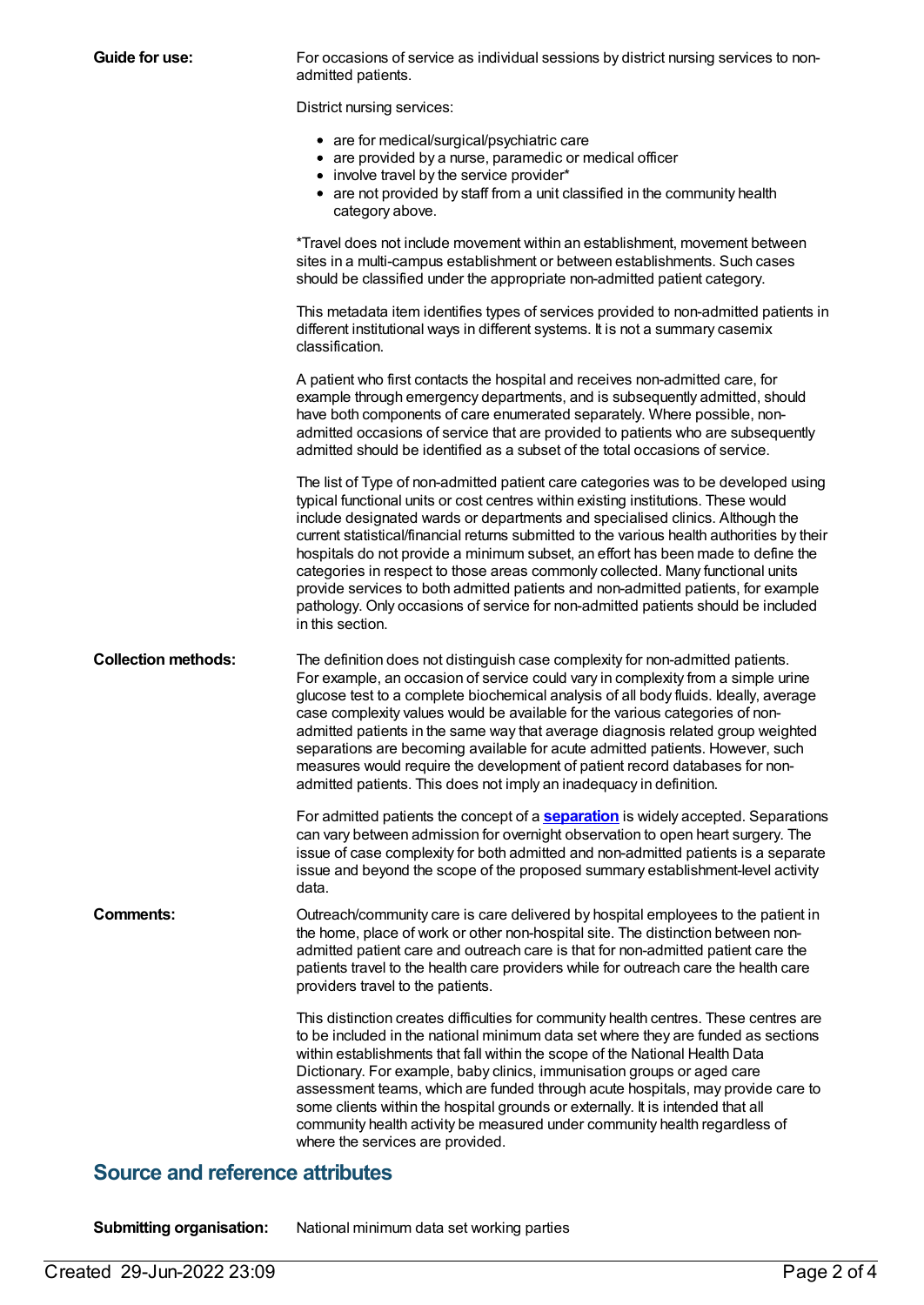### **Relational attributes**

| <b>Related metadata</b><br>references:                      | Supersedes <b>EO</b> ccasions of service, version 1, Derived DE, NHDD, NHIMG,<br>Superseded 01/03/2005.pdf (14.7 KB) No registration status              |
|-------------------------------------------------------------|----------------------------------------------------------------------------------------------------------------------------------------------------------|
|                                                             | Supersedes <b>E</b> Type of non-admitted patient care, version 1, Derived DE, NHDD,<br>NHIMG, Superseded 01/03/2005.pdf (26.0 KB) No registration status |
| <b>Implementation in Data Set</b><br><b>Specifications:</b> | Public hospital establishments NMDSHealth, Superseded 21/03/2006                                                                                         |
|                                                             | Implementation start date: 01/07/2005                                                                                                                    |
|                                                             | Implementation end date: 30/06/2006                                                                                                                      |
|                                                             |                                                                                                                                                          |
|                                                             | Public hospital establishments NMDSHealth, Superseded 23/10/2006                                                                                         |
|                                                             | Implementation start date: 01/07/2006                                                                                                                    |
|                                                             | Implementation end date: 30/06/2007                                                                                                                      |
|                                                             |                                                                                                                                                          |
|                                                             | Public hospital establishments NMDS 2007-08Health, Superseded 05/02/2008                                                                                 |
|                                                             | Implementation start date: 01/07/2007                                                                                                                    |
|                                                             | Implementation end date: 30/06/2008                                                                                                                      |
|                                                             |                                                                                                                                                          |
|                                                             | Public hospital establishments NMDS 2008-09Health, Superseded 03/12/2008                                                                                 |
|                                                             | Implementation start date: 01/07/2008                                                                                                                    |
|                                                             | Implementation end date: 30/06/2009                                                                                                                      |
|                                                             |                                                                                                                                                          |
|                                                             | Public hospital establishments NMDS 2009-10Health, Superseded 05/01/2010                                                                                 |
|                                                             | Implementation start date: 01/07/2009                                                                                                                    |
|                                                             |                                                                                                                                                          |
|                                                             | Public hospital establishments NMDS 2010-11Health, Superseded 18/01/2011                                                                                 |

*Implementation start date:* 01/07/2010 *Implementation end date:* 30/06/2011

Public hospital [establishments](https://meteor.aihw.gov.au/content/426900) NMDS [2011-12Commonwealth](https://meteor.aihw.gov.au/RegistrationAuthority/10) Department of Health, Recorded 16/07/2015 [Health](https://meteor.aihw.gov.au/RegistrationAuthority/12), Superseded 07/12/2011